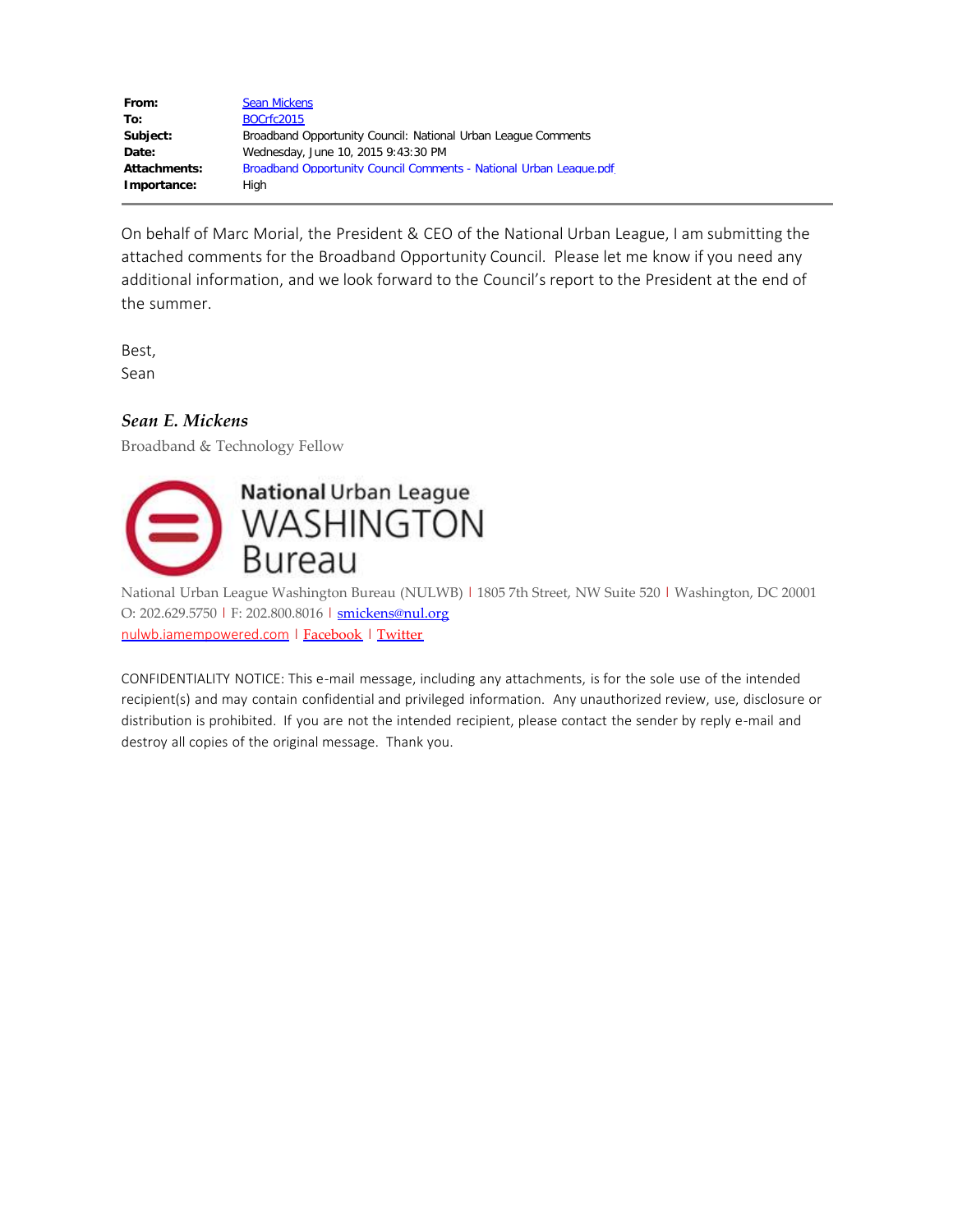National Urban League **Empowering Communities. Changing Lives.** 

120 Wall Street New York, NY 10005

[www.nul.org](http://www.nul.org/) [info@nul.org](mailto:info@nul.org)

**VIA E-MAIL**

l

June 10, 2015

Broadband Opportunity Council National Telecommunications and Information Administration U.S. Department of Commerce 1401 Constitution Avenue NW Room 4626 Washington, D.C. 20230

Dear Broadband Opportunity Council Members:

On behalf of the National Urban League, I write to support the Broadband Opportunity Council's efforts to recommend actions the federal government can take to promote broadband deployment, adoption, and completion; and to respond to the Council's request for comment on how to achieve these objectives.

The National Urban League has been a major proponent of universal broadband adoption recognizing the nexus between technology-enabled opportunity and our historic mission: to enable African Americans to secure economic self-reliance, parity, power and civil rights. High-speed broadband access is an essential tool to spur economic growth, job creation, and greater economic inclusion for all communities. We believe that access to high-speed Internet is no longer a luxury but a necessity. It is the way in which we, in the 21<sup>st</sup> Century, connect to jobs, essential government services, educational tools, health services and economic opportunity.

The Internet is an equalizing tool for many in the communities the National Urban League serves, and can bridge the gaps of inequality. Although the U.S. has made tremendous strides in building a strong Internet ecosystem and infrastructure to be globally competitive, there is still work to be done nationwide for historically disadvantaged communities to be able to leverage the economic benefits of the Internet. In the most recent Pew Survey on at home broadband adoption, African Americans and Hispanics still lag behind whites by 12 to almost 20 percentage points, respectively.<sup>1</sup> For those with lower incomes and less education, the gaps are even wider. $<sup>2</sup>$ </sup>

The Broadband Opportunity Council is uniquely positioned to significantly aid in addressing the barriers to broadband deployment and adoption. To not act on this, specifically for the hardest to reach communities, is to further exacerbate the inequality gaps for millions of disadvantaged Americans. Therefore, the following should be top priorities for the Broadband Opportunity Council as you seek to expand broadband deployment and adoption:

 $^{1}$  Pew Internet & American Life Project. (December 27, 2013). Broadband Technology Fact Sheet. Retrieved from [http://www.pewinternet.org/fact-sheets/broadband-technology-fact-sheet/.](http://www.pewinternet.org/fact-sheets/broadband-technology-fact-sheet/)

<sup>2</sup> Pew Internet & American Life Project (December 27,2013) at 2. Smith A., & Zickuhr, K. Pew Internet & American Life Project (August 26, 2013). Home Broadband 2013 at 1. Retrieved from [http://pewinternet.org/Reports/2013/Broadband.aspx.](http://pewinternet.org/Reports/2013/Broadband.aspx)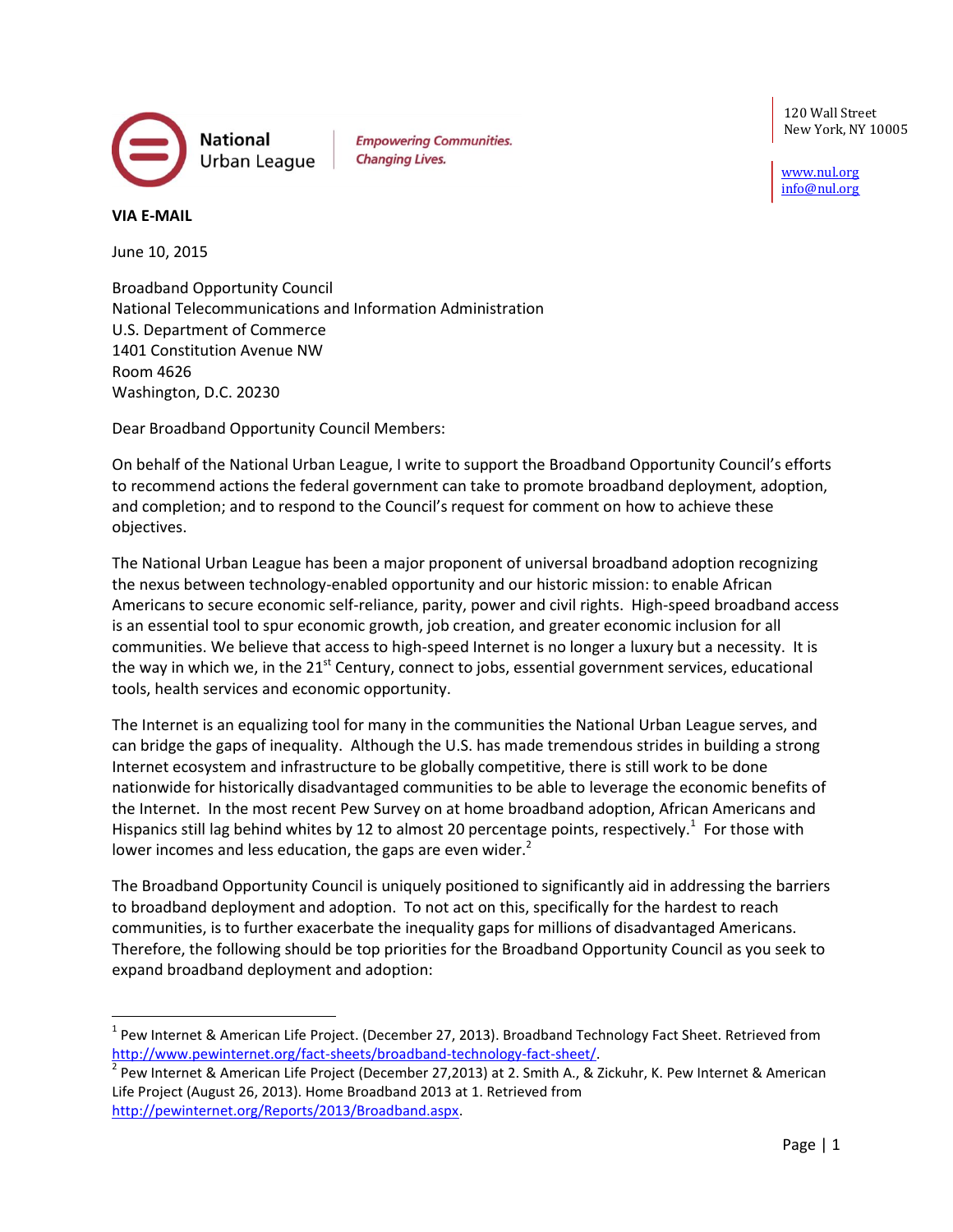- 1. Job creation;
- 2. Digital literacy; and
- 3. Encouraging entrepreneurs to utilize technology and the Internet

## **1. Job Creation**

As our country continues to recover from the greatest economic crisis the nation has faced since the great depression, no discussion should be done in isolation from the essential question: Will it create jobs and economic opportunity? As of April 2015, the national unemployment rate was 5.4 percent. However, for African Americans and Hispanics the unemployment rate was 9.6 percent and 6.9 percent, respectively.

The technology industry is the fastest growing sector of the U.S. economy that provides a host of job opportunities, and the newly enacted Workforce Innovation and Opportunity Act (WIOA) provides a federal workforce development framework that places high emphasis on preparing our workforce with the skills necessary to meet the needs of in-demand industry sectors and occupations – such as the technology industry. We applaud the Department of Labor in its implementation of WIOA which recognizes the need for a seamless collaboration of the business/industry sector, labor, private nonprofits community-based organizations, and public education and workforce training programs to connect individuals who are under- and unemployed to the needs of local and regional industries.

## **2. Digital Literacy**

 $\overline{\phantom{a}}$ 

In recent years, the FCC, NTIA, local governments, non-profits and the telecommunications industry have invested in low-cost broadband offerings as part of a strategy to close the adoption gap. These efforts have been met with enthusiasm by low-income communities; but require additional outreach efforts in order to ensure that all eligible households participate. Where gaps continue to exist and/or where income levels are so low that any additional costs are impossible to absorb, we believe there is a clear role for government investment. The government should use the lessons learned from the various low cost broadband adoption programs, such as the Broadband Technology Opportunities Program (BTOP), to provide incentives that work for all involved.

## **3. Encouraging entrepreneurs to utilize technology and the Internet**

A 2013 Boston Consulting Group (BCG) of small and medium businesses in five countries—the United States, Germany, Brazil, China, and India—found that across all industry sectors, those businesses who were leaders in technology adoption from 2010 through 2012 created jobs almost twice as fast as other small businesses did.<sup>3</sup> Small businesses, specifically minority business enterprises (MBEs) have always played a critical role in the economic well-being of communities of color as job creators and wealth generators. Moreover, small businesses have been critical to the growth of the U.S. economy. The most recent Survey of Small Business Owners by the U.S. Census Bureau shows that minority-owned firms grew faster than all other groups of firms in the number of firms, gross receipts and employment between 2002 and 2007.<sup>4</sup> The U.S. Small Business Administration should create more incentives and resources for Minority Business Enterprises (MBEs) to attain broadband service, and technology for

<sup>&</sup>lt;sup>3</sup> Boston Consulting Group, David C. Michael, Neeraj Aggarwal, Derek Kennedy, John Wenstrup, Michael Rüßmann, Ruba Borno, Julia Chen, and Julio Bezerra, Lessons on Technology and Growth from Small Business Leaders: Ahead of the Curve, October 15, 2013. p.6. Accessed a[t https://www.bcgperspectives.com/content/Slideshow/](https://www.bcgperspectives.com/content/Slideshow/%20technology_software_globalization_technologys_impact_small_business_performance_five_global_markets_ahead_%20curve/%23ad-image-0.)  [technology\\_software\\_globalization\\_technologys\\_impact\\_small\\_business\\_performance\\_five\\_global\\_markets\\_ahea](https://www.bcgperspectives.com/content/Slideshow/%20technology_software_globalization_technologys_impact_small_business_performance_five_global_markets_ahead_%20curve/%23ad-image-0.) [d\\_ curve/#ad-image-0.](https://www.bcgperspectives.com/content/Slideshow/%20technology_software_globalization_technologys_impact_small_business_performance_five_global_markets_ahead_%20curve/%23ad-image-0.)

<sup>&</sup>lt;sup>4</sup> U.S. Department of Commerce, Minority Business Development Agency. (August 2011). Minority-Owned Business Growth & Global Reach at 1. [Data File] Retrieved from [\(http://www.mbda.gov/sites/default/files/Minority-](http://www.mbda.gov/sites/default/files/Minority-OwnedBusinessGrowthandGlobalReach_Final.pdf)[OwnedBusinessGrowthandGlobalReach\\_Final.pdf.](http://www.mbda.gov/sites/default/files/Minority-OwnedBusinessGrowthandGlobalReach_Final.pdf)